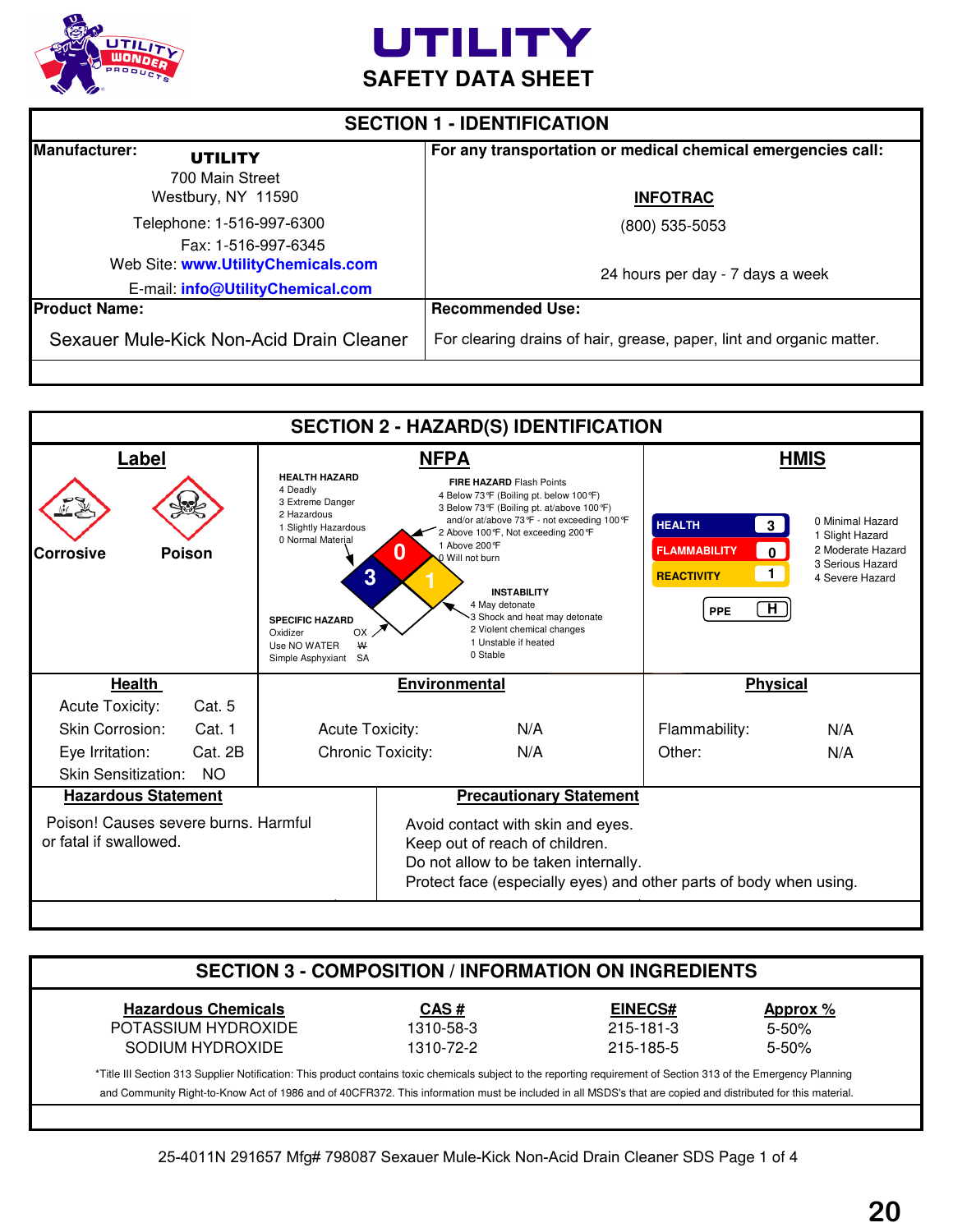# **MATERIAL SAFETY DATA SHEET**

## **SECTION 4 - FIRST-AID MEASURES**

|              | Inhalation: Remove from further exposure. Keep warm and at rest. If not breathing, give artificial respiration. If breathing is difficult,<br>trained personnel should administer oxygen. Seek immediate medical attention. |
|--------------|-----------------------------------------------------------------------------------------------------------------------------------------------------------------------------------------------------------------------------|
| <b>Skin:</b> | Remove contaminated clothing including shoes and immediately wash affected area with plenty of soap and water.<br>Seek immediate medical attention. Wash contaminated clothing and shoes before reuse.                      |
| Eyes:        | Immediately flush eyes with plenty of water for two to three minutes. Remove any contact lenses and continue flushing                                                                                                       |
| Ingestion:   | for 15 minutes. Get immediate medical attention.<br>Wash out mouth with water, keep at rest. Seek immediate medical attention. DO NOT induce vomiting unless directed<br>to do so by medical personnel.                     |

## **SECTION 5 - FIRE-FIGHTING MEASURES**

Sodium Hydroxide will react with metals such as aluminum, tin, and zinc to generate flammable and explosive

#### Suitable Unsuitable **Extinguishing Media Specific Hazards**

---------

#### **Protective Equipment**

Water Spray Standard Agents

Dry Chemical **Full protective gearer and Exercise** in tin, and zinc to generate **Full protective gear.** {(SCBA), MSHA/NIOSH}. Self-contained breathing apparatus

#### **Special Firefighting Procedures**

Avoid direct contact of Sodium Hydroxide with water, as this can produce a violent exothermic reaction. Use water to cool containers exposed to fire. Contact with reactive metals may result may result in the generation of flammable gas.

hydrogen gas.

| <b>SECTION 6 - ACCIDENTAL RELEASE MEASURES</b> |                                                                                                                                                                                                      |  |
|------------------------------------------------|------------------------------------------------------------------------------------------------------------------------------------------------------------------------------------------------------|--|
| <b>Personal Precautions:</b>                   | None.                                                                                                                                                                                                |  |
| <b>Protective Equipment:</b>                   | None.                                                                                                                                                                                                |  |
| <b>Emergency Procedures:</b>                   | None.                                                                                                                                                                                                |  |
| <b>Environmental Precautions:</b>              | Keep out of water sources and sewers.                                                                                                                                                                |  |
| <b>Methods for Cleaning-Up:</b>                | If possible, dike spill and mop or pump into plastic or lacquer lined drums, label "Corrosive" and<br>store away from heat and out of direct sunlight. Residual may be neutralized with citric acid. |  |
| <b>Other Precautions:</b>                      | None.                                                                                                                                                                                                |  |

| <b>SECTION 7 - HANDLING AND STORAGE</b>                                                                   |                                                                                                                                                                                                                                                   |  |
|-----------------------------------------------------------------------------------------------------------|---------------------------------------------------------------------------------------------------------------------------------------------------------------------------------------------------------------------------------------------------|--|
| <b>Handling</b>                                                                                           | <b>Storage</b>                                                                                                                                                                                                                                    |  |
| Wear appropriate personal protective equipment when handling<br>Sodium Hydroxide and Potassium Hydroxide. | Store in a dry place in accordance with 29 CFR 1910.106 and away from<br>acids, metals, explosives, organic compounds and flammable materials.<br>Do not store in containers made from tin, aluminum, zinc and alloys<br>containing these metals. |  |
|                                                                                                           |                                                                                                                                                                                                                                                   |  |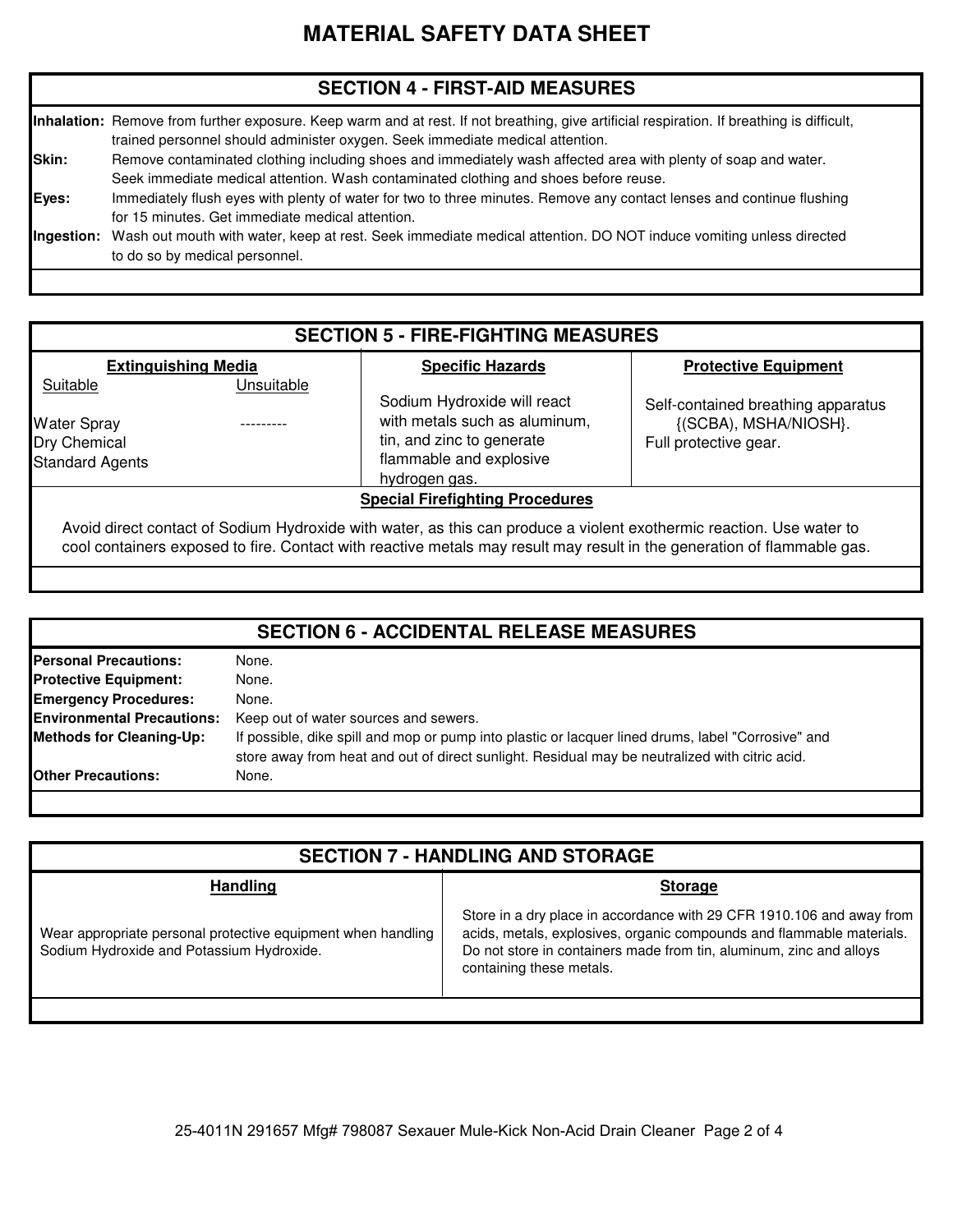# **MATERIAL SAFETY DATA SHEET**

| <b>SECTION 8 - EXPOSURE CONTROLS / PERSONAL PROTECTION</b>                                                                        |                                                    |                                   |  |  |
|-----------------------------------------------------------------------------------------------------------------------------------|----------------------------------------------------|-----------------------------------|--|--|
| <b>OSHA Exposure Limits</b>                                                                                                       |                                                    |                                   |  |  |
| <b>Hazardous Components</b>                                                                                                       | <b>ACGIH-TLV</b>                                   | <b>OSHA-PEL</b>                   |  |  |
| POTASSIUM HYDROXIDE                                                                                                               | $2 \text{ mg/m}$                                   | N/A                               |  |  |
| SODIUM HYDROXIDE                                                                                                                  | $2 \text{ mg/m}$                                   | $3$ mg/m $3$                      |  |  |
| <b>Personal Protective Equipment</b><br><b>Respiratory Protection:</b><br>Use NIOSH approved respirators to prevent overexposure. |                                                    |                                   |  |  |
| <b>Ventilation:</b><br>Local ventilation is adequate.<br><b>Other Protective Equipment:</b><br><b>Protective Gloves</b>           | Eyes and Face Protection                           | <b>Other Protective Equipment</b> |  |  |
| Neoprene/Chemical Resistant Gloves.                                                                                               | <b>Chemical Safety Goggles</b><br>and Face Shield. | Chemical Suit, Rubber Boots.      |  |  |
| <b>IOther Precautions:</b><br>None.                                                                                               |                                                    |                                   |  |  |
|                                                                                                                                   |                                                    |                                   |  |  |

## **Engineering Controls**

Avoid contact with face and skin. Cleanse skin thoroughly after contact, before meals and at end of work period. Impervious chemical resistant clothing should be worn.

| Appearance:                    | Clear               | <b>Volatile by Volume:</b>                     | N/A      |  |
|--------------------------------|---------------------|------------------------------------------------|----------|--|
| Odor:                          | Odorless            | Vapor Pressure:                                | N/A      |  |
| <b>Odor Threshold:</b>         | N/A                 | <b>Vapor Density:</b>                          | N/A      |  |
| pH:                            | 14                  | <b>Relative Density:</b>                       | N/A      |  |
| <b>Melting/Freezing Point:</b> | N/A / N/A           | Solubility:                                    | Complete |  |
| <b>Boiling Point:</b>          | 265°F               | <b>Partition Coefficient: n-octanol/water:</b> | N/A      |  |
| <b>Boiling Range:</b>          | N/A                 | <b>Auto-ignition Temperature:</b>              | N/A      |  |
| <b>Flash Point:</b>            | N/A                 | Specific Gravity (H20=1):                      | 1.44     |  |
| <b>Evaporation Rate:</b>       | N/A                 | Viscosity:                                     | N/A      |  |
| <b>Flammability:</b>           | N/A                 | VOC:                                           | $0$ g/l  |  |
| <b>Flammability Limits:</b>    | LEL: N/A ; UEL: N/A |                                                |          |  |

| <b>SECTION 10 - STABILITY AND REACTIVITY</b>                                                                                                                                                                                                                    |                                 |                                                                                                                   |  |
|-----------------------------------------------------------------------------------------------------------------------------------------------------------------------------------------------------------------------------------------------------------------|---------------------------------|-------------------------------------------------------------------------------------------------------------------|--|
| <b>Stability</b>                                                                                                                                                                                                                                                | <b>Hazardous Polymerization</b> | <b>Conditions To Avoid</b>                                                                                        |  |
| Stable<br>Unstable                                                                                                                                                                                                                                              | Will Not Occur<br>May Occur     | Mixing with water, acid, or incompatible materials can<br>cause splattering and release of large amounts of heat. |  |
|                                                                                                                                                                                                                                                                 | <b>Incompatible Materials</b>   | <b>Hazardous Decomposition Products</b>                                                                           |  |
| Acids, aluminum, tin, zinc, and alloys containing these<br>metals, iron, copper, wool, leather, clothing materials,<br>organic chemicals such as nitrocarbons and halogenated<br>hydrocarbons, carbohydrates, phosphorous, explosives<br>and organic peroxides. |                                 | Carbon monoxide with carbohydrates, hydrogen with aluminum,<br>tin and zinc.                                      |  |